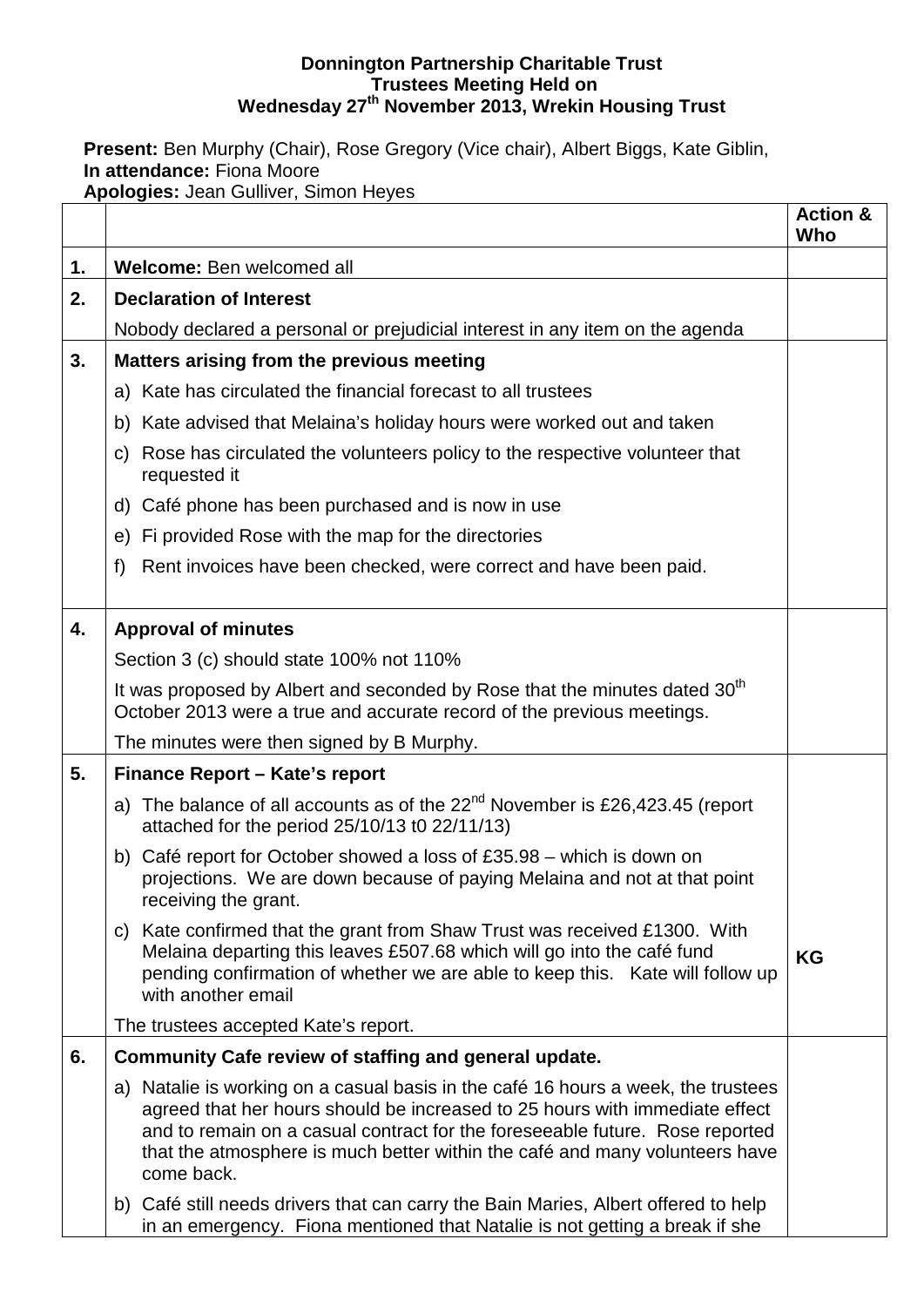|     | goes out with the dinners, volunteers are needed for lunchtime to ensure<br>that the kitchen is tidied. Also some of the drivers will be trained up to serve<br>so that Natalie can stay in the kitchen.                                                                                                                                                 | <b>RG</b>    |  |
|-----|----------------------------------------------------------------------------------------------------------------------------------------------------------------------------------------------------------------------------------------------------------------------------------------------------------------------------------------------------------|--------------|--|
|     | c) Natalie is going to be working over Christmas for the Friday lunch club and<br>the individual meals to keep our service going for 16 hours over the 2 week<br>Christmas holidays - Rose to let Natalie know.                                                                                                                                          | <b>RG</b>    |  |
|     | d) Rose has a couple of Buffets over the Christmas period                                                                                                                                                                                                                                                                                                |              |  |
|     | e) Graham and Melaina have not picked up their payslips or P45, so Kate will<br>hand deliver them.                                                                                                                                                                                                                                                       | KG           |  |
| 7.  | <b>Group Directory Update</b>                                                                                                                                                                                                                                                                                                                            |              |  |
|     | a) Trustees agreed for the name to be changed to Adults and Older people.                                                                                                                                                                                                                                                                                |              |  |
|     | b) The colours of the covers are to be different to the current directories to avoid<br>confusion                                                                                                                                                                                                                                                        |              |  |
|     | c) The directories will now be sent to the printers                                                                                                                                                                                                                                                                                                      | <b>RG/KG</b> |  |
| 8.  | <b>Future format for the Community Engagement Meetings</b>                                                                                                                                                                                                                                                                                               |              |  |
|     | a) Ben proposed the Community Safety working group bi-monthly meeting<br>should tie in with the CEM and become a public meeting after the closed<br>meeting for 15 minutes. This would increase the frequency but time would be<br>saved for all. Ben has spoken to Nikki Scott and in principle she agreed, but<br>would not want to chair the meeting. |              |  |
|     | Ben to ask Neil if he would be willing to chair the meetings                                                                                                                                                                                                                                                                                             | <b>BM</b>    |  |
|     | Ben to confirm the finer details with Nikki Scott                                                                                                                                                                                                                                                                                                        | <b>BM</b>    |  |
|     | Ben to email the Community Safety Group with the proposal.                                                                                                                                                                                                                                                                                               | <b>BM</b>    |  |
|     | Trustees all agreed that this format could be adopted after the next CEM in<br>December.                                                                                                                                                                                                                                                                 |              |  |
|     | It was discussed that these meetings could be held at the LLLC or the Scout<br>Hut. Ben to speak to Simon.                                                                                                                                                                                                                                               | <b>BM</b>    |  |
|     | Albert advised we need these meetings to be advertised in the Shropshire Star                                                                                                                                                                                                                                                                            |              |  |
| 8.  | <b>Lifelong Learning Centre</b>                                                                                                                                                                                                                                                                                                                          |              |  |
|     | a) Sharon Price is leaving in February, so some staff changes are inevitable.                                                                                                                                                                                                                                                                            |              |  |
|     | b) There will be a new involvement officer in January                                                                                                                                                                                                                                                                                                    |              |  |
| 10. | Correspondence                                                                                                                                                                                                                                                                                                                                           |              |  |
|     | A letter has been received from Telford and Wrekin Business Rates for £1500<br>Kate to take this up with the council.                                                                                                                                                                                                                                    | <b>KG</b>    |  |
| 11. | AOB - None                                                                                                                                                                                                                                                                                                                                               |              |  |
|     | Dates of meetings, 9.30 (unless otherwise stated)<br>Thurs 19 <sup>th</sup> Dec at 2.00pm, WHT Donnington<br>Wed 29 <sup>th</sup> Jan 2014<br>26 <sup>th</sup> Feb 2014<br>Wed                                                                                                                                                                           |              |  |

Approved by  $\mathbb{W}\left(\mathbb{W}\right)\right)$  Date  $\mathbb{W}\left(\mathbb{R}\right)$